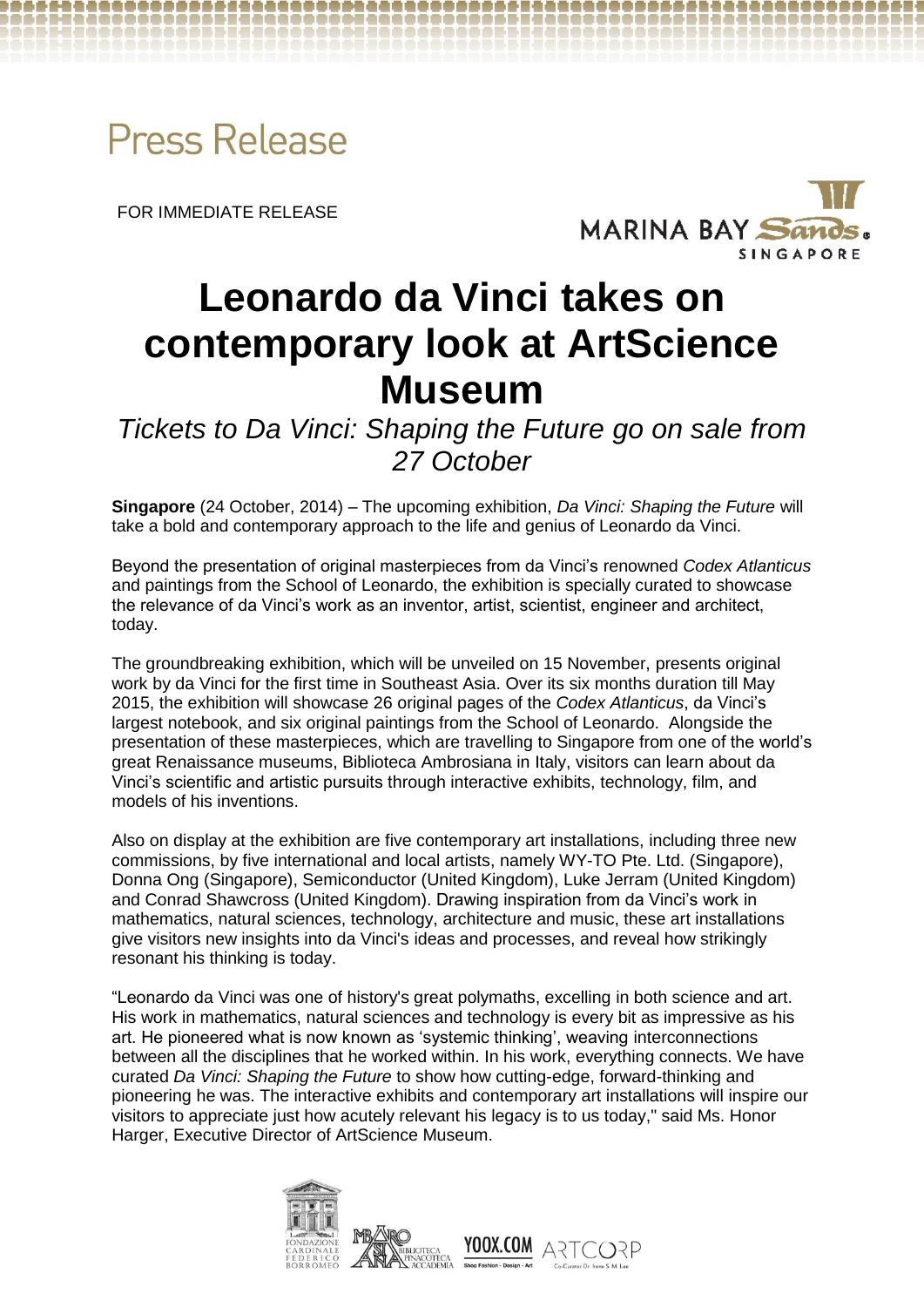

## **Snapshot of the artists and their works**

## *Donna Ong (Singapore)*

Donna Ong's new installation, commissioned for the exhibition, is entitled *The Forest Speaks Back II*. It is inspired by da Vinci's approach to architecture, whilst also commenting on Singapore's approach to city-planning. Da Vinci made new associations between nature and architecture in order to design his buildings and cities. Ong has taken a similar approach. Nature, in particular, a tropical forest, is used as the inspiration for the design of architectural structures. The sculptural forms of the installation visually represent the pragmatic approach taken by Singapore to define and construct its urban landscape, through combining the use of tropical plants, skyscrapers and urban design.

## *WY-TO Pte. Ltd. (Singapore)*

*Through the Looking Glass* is a new installation by the architectural company, WY-TO, commissioned especially for the exhibition. It represents fractals, a natural phenomenon, or a mathematical set, that exhibits a repeating pattern that displays at every scale. Present in nature, yet easily created by human means, they blur the boundaries of what is "natural" and "man-made". Much of da Vinci's design inspiration came from observing and reimagining nature using mathematical principles. As such, *Through the Looking Glass*, can be seen as a direct legacy of da Vinci's approach to mathematics.

## *Luke Jerram (United Kingdom)*

*Glass Microbiology* by the artist Luke Jerram consists of a series of glass sculptures which represent viruses. Similar to da Vinci's drawings of nature in the *Codex Atlanticus*, the sculptures aim to reveal the hidden structures of naturally occurring phenomenon. The artworks are designed through studying and then combining scientific diagrams of viruses, together with imagery made using an electron microscope. In effect, they are threedimensional diagrams of microbiology, comparable to da Vinci's own diagrams and drawings.

## *Semiconductor (United Kingdom)*

*Catching the Light* is a moving image installation by the artist duo, Semiconductor, commissioned for the exhibition. It is created using visual data collected by space telescopes. By working with the cutting-edge telescope technology, Semiconductor work at the limits of knowledge, where scientists are seeing phenomena for the first time. Their exploration of how technology can radically extend our capacity for observation and understanding, reflects not only da Vinci's passion for observation, but also his approach to technology.

## *Conrad Shawcross (United Kingdom)*

*Projections of the Perfect Third* by the artist, Conrad Shawcross, is a series of artworks that visualise musical chords. The three works are a kinetic light work (*Limit of Everything (5:4*)), a large bronze sculpture (*Harmonic Manifold 1*), and a set of drawings (*Perfect Third (5:4) 1- 5*). The works all centre around a "perfect third" – a particular type of musical chord. The installation echoes da Vinci's own fascination with musical chords, and of 'perfect' musical ratios.

Refer to Appendix A for the biography of the artists.

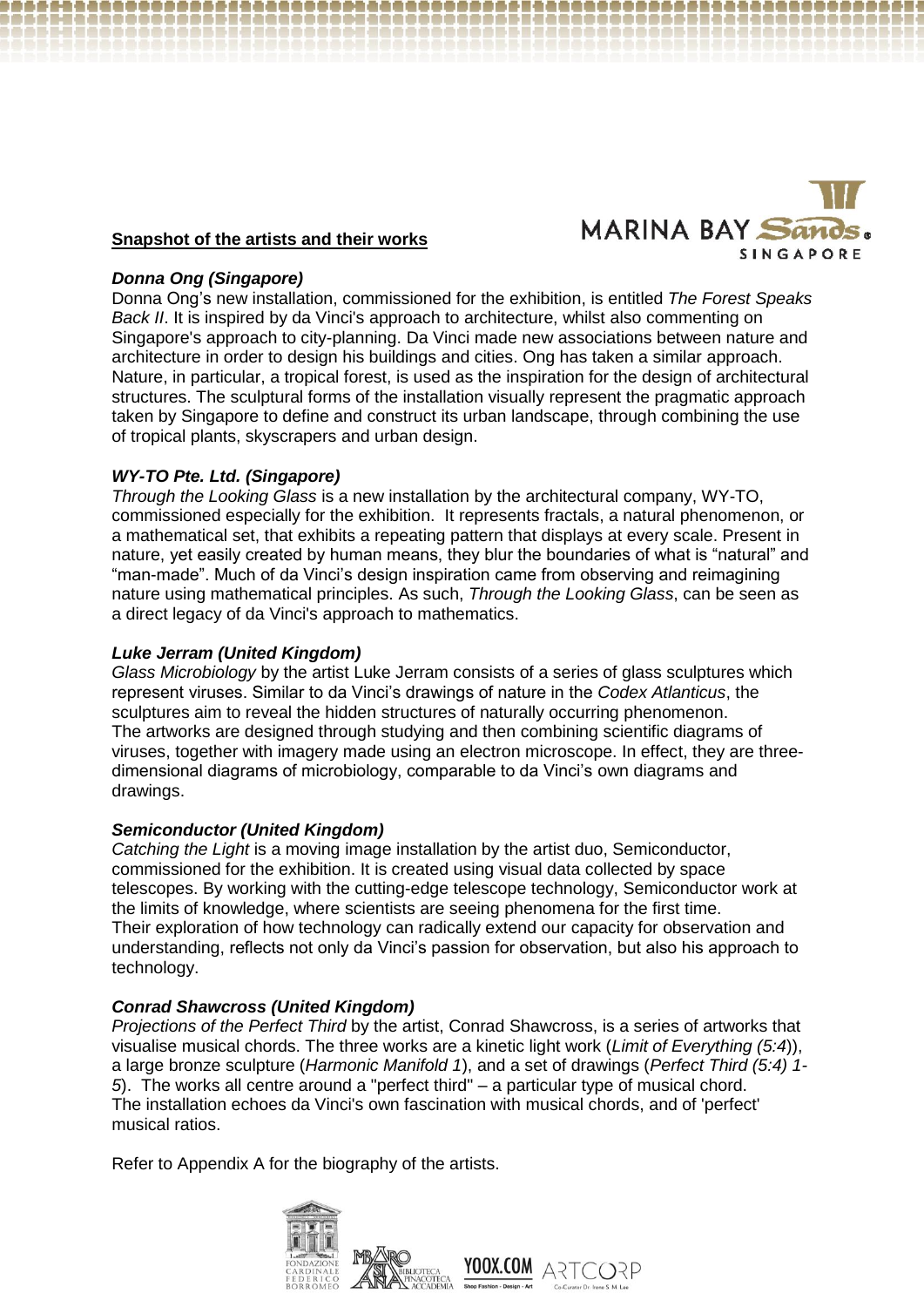

Tickets to *Da Vinci: Shaping the Future* go on sale from 27 October. Visitors will be able to enjoy 20 percent off ticket prices in the early bird promotion when they purchase tickets from now till 14 November 2014. Tickets are available through the Marina Bay Sands ticketing portal, ticketing hotline, box offices and all SISTIC channels. Terms and Conditions apply.

## **Visitor Information**

| Da Vinci: Shaping the Future                  |                                                       | <b>Standard ticket</b> | <b>Singapore</b><br>resident ticket |
|-----------------------------------------------|-------------------------------------------------------|------------------------|-------------------------------------|
| <b>DA VINCI:</b><br><b>SHAPING THE FUTURE</b> | Adult                                                 | S\$25                  | S\$19                               |
|                                               | Senior<br>(65 years and<br>above)                     | S\$23                  | S\$17.50                            |
|                                               | Child<br>$(2 - 12 \text{ years})$                     | S\$15                  | S\$10.50                            |
|                                               | <b>Family Package</b><br>$(2$ Adults + 2<br>Children) | S\$68                  | S\$51                               |
|                                               | <b>Season Pass</b><br>(Unlimited Visits)              | S\$30                  |                                     |

| <b>All Access Pass</b><br>Da Vinci: Shaping the Future and<br>An Ocean of Possibilities<br>(Valid from 15 November to 28 December 2014) |                                                       | <b>Standard ticket</b> | <b>Singapore</b><br>resident ticket |
|-----------------------------------------------------------------------------------------------------------------------------------------|-------------------------------------------------------|------------------------|-------------------------------------|
| <b>ART &amp; SCIENCE OF</b><br><b>PHOTOGRAPHY</b><br><b>DA VINCI:</b><br><b>SHAPING THE FUTURE</b>                                      | Adult                                                 | S\$28                  | S\$20                               |
|                                                                                                                                         | Senior<br>(65 years and<br>above)                     | S\$26                  | S\$18.50                            |
|                                                                                                                                         | Child<br>$(2 - 12 \text{ years})$                     | S\$17                  | S\$12                               |
|                                                                                                                                         | <b>Family Package</b><br>$(2$ Adults + 2<br>Children) | <b>S\$77</b>           | S\$56                               |

For more ticketing promotions and information, please visit [www.marinabaysands.com/ArtScienceMuseum](http://www.marinabaysands.com/ArtScienceMuseum)

###

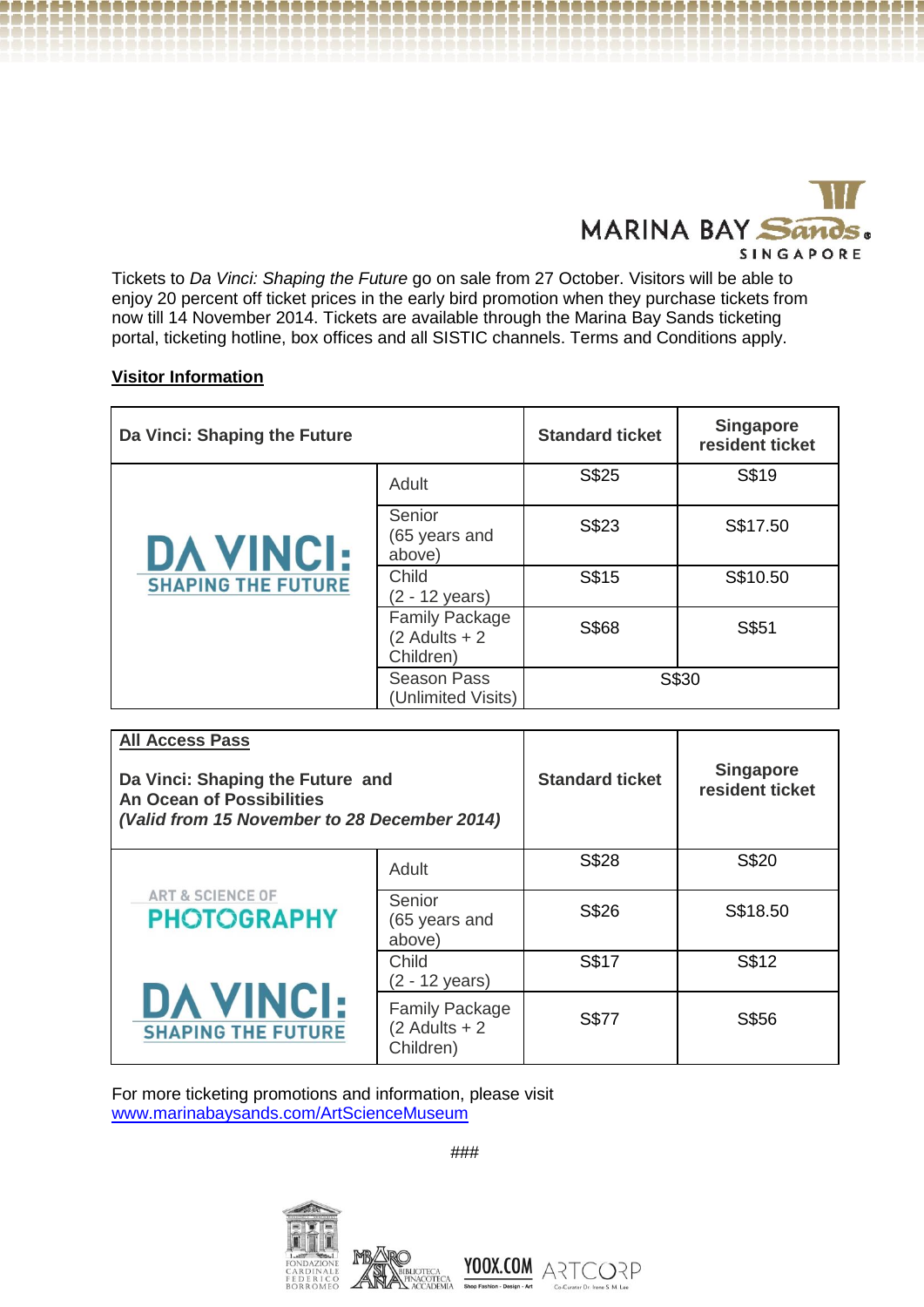

#### **About Marina Bay Sands Pte Ltd**

Marina Bay Sands is the leading business, leisure and entertainment destination in Asia. It features large and flexible convention and exhibition facilities, 2,560 hotel rooms and suites, the rooftop Sands SkyPark, the best shopping mall in Asia, world-class celebrity chef restaurants and an outdoor event plaza. Its two theatres showcase a range of leading entertainment performances including world-renowned Broadway shows. Completing the line-up of attractions is ArtScience Museum at Marina Bay Sands, which plays host to permanent and marquee exhibitions. For more information, please visit www.marinabaysands.

#### **About ArtScience Museum**

ArtScience Museum at Marina Bay Sands is Southeast Asia's leading cultural institution that explores the interrelationship between art, science, technology and culture. Featuring 21 galleries totaling 50,000 square feet, the iconic lotus-inspired building has staged major exhibitions by some of the 20th century's key artists, including Salvador Dalí, Andy Warhol and Vincent Van Gogh, as well as major exhibitions which explore aspects of scientific history.

#### **For Media Enquiries:**

Dawn Wang (+65) 6688 [0042/dawn.wang@marinabaysands.com](mailto:0042/dawn.wang@marinabaysands.com)  Gladys Sim (+65) 6688 0206[/gladys.sim@marinabaysands.com](mailto:gladys.sim@marinabaysands.com)



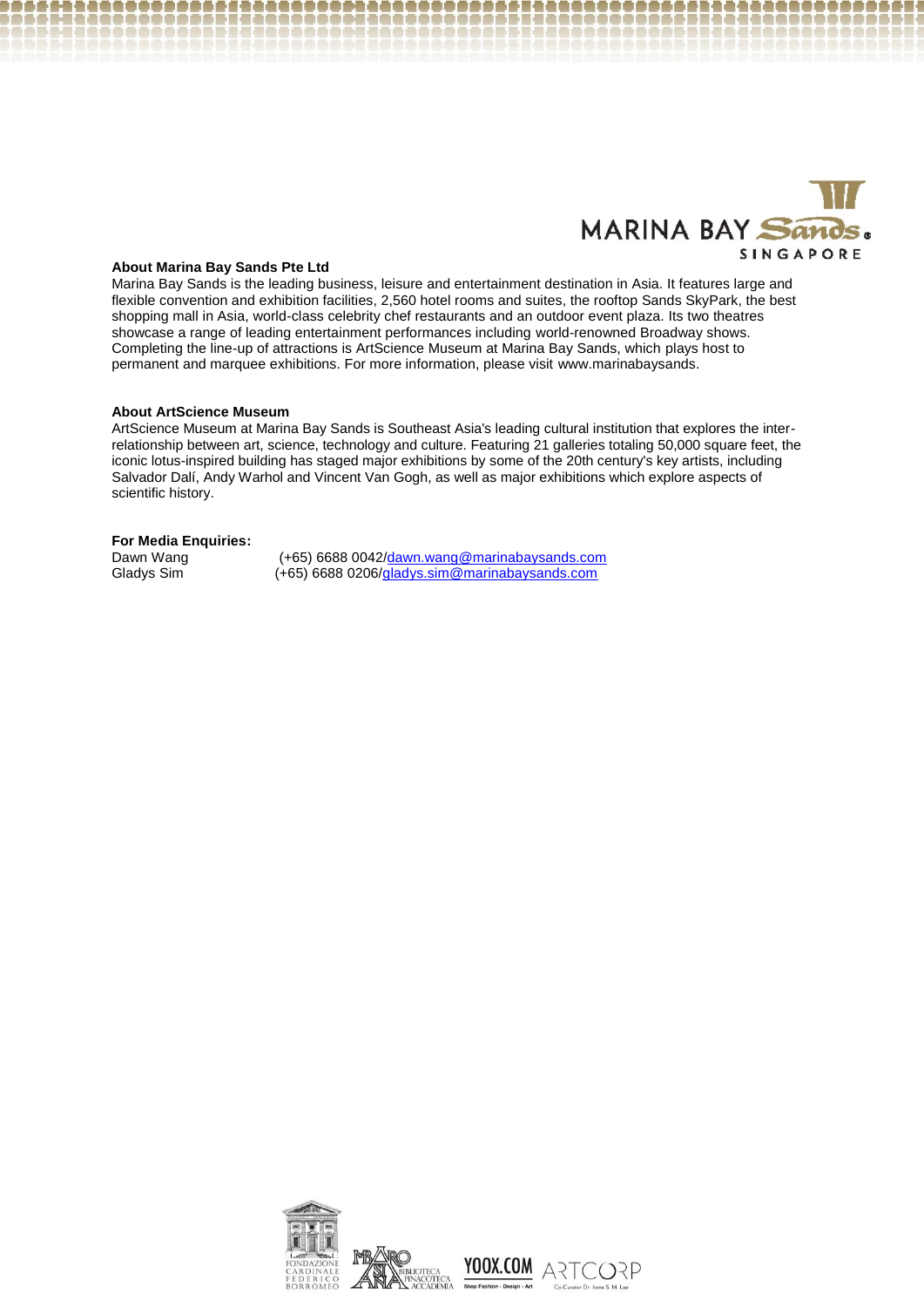APPENDIX A



# **Donna Ong (Singapore)**

Donna Ong is a Singaporean installation artist, best known for her evocative and thoughtprovoking environments made from furniture, found objects and original artwork. In 2009, Donna was recognised for her artistic achievements by the Singapore Government with the receipt of the National Arts Council's Young Artist Award. In the same year, she also won the People's Choice award for the President's Young Talent Competition.

Ong has exhibited her works in shows such as the Jakarta Biennale (2009), Kwandu Biennale (2008), 2nd Moscow Biennale (2007) and the inaugural Singapore Biennale (2007). Her installations have appeared in prestigious museums and institutions worldwide, such as the Singapore Art Museum, National Museum of Singapore, Hara Museum (Japan) and the Djanogly Art Gallery in Nottingham University (England). Her recent projects include an exhibition iointly organised by The Royal Academy (UK) and the Institute of Contemporary Art (Singapore), as well as a solo show at Primae Noctis Gallery (Lugano, Switzerland).

## **WY-TO (Singapore)**

WY-TO is a unique architectural practice based in both Singapore and Paris, spearheaded by co-founders Yann Follain and Pauline Gaudry. WY-TO's mission is to combine functionality and dream to create spaces for everyday life as well as for exceptional occasions. Since the establishment of WY-TO Architects in Paris in 2007 and WY-TO Pte. Ltd. in 2010, the company has been involved with many key projects whose comprehensive portfolio extends to residential, commercial, cultural, urban as well as interior, and exhibition/art installation developments.

What sets WY-TO apart is their unique approach and strong design principals focusing on providing the right solutions, precisely meeting the needs of the end-user(s) consistently placed in its respective context, maximising space and lastly but most importantly, providing iconic, timeless and sustainable design.

## **Semiconductor (United Kingdom)**

Semiconductor was formed in 1999 by UK artist duo Ruth Jarman and Joe Gerhardt. Their art works explore the material nature of the world, how we experience it and how we try to create an understanding of it, questioning our place in the physical universe.

Their unique approach has won them many awards and prestigious fellowships including; 'Samsung Art + Prize' 2012 for new media, the 'Golden Gate Award for New Visions' at San Francisco International Film Festival USA 2012, a Smithsonian Artists Research Fellowship and a Gulbenkian Galapagos Artists Fellowship.